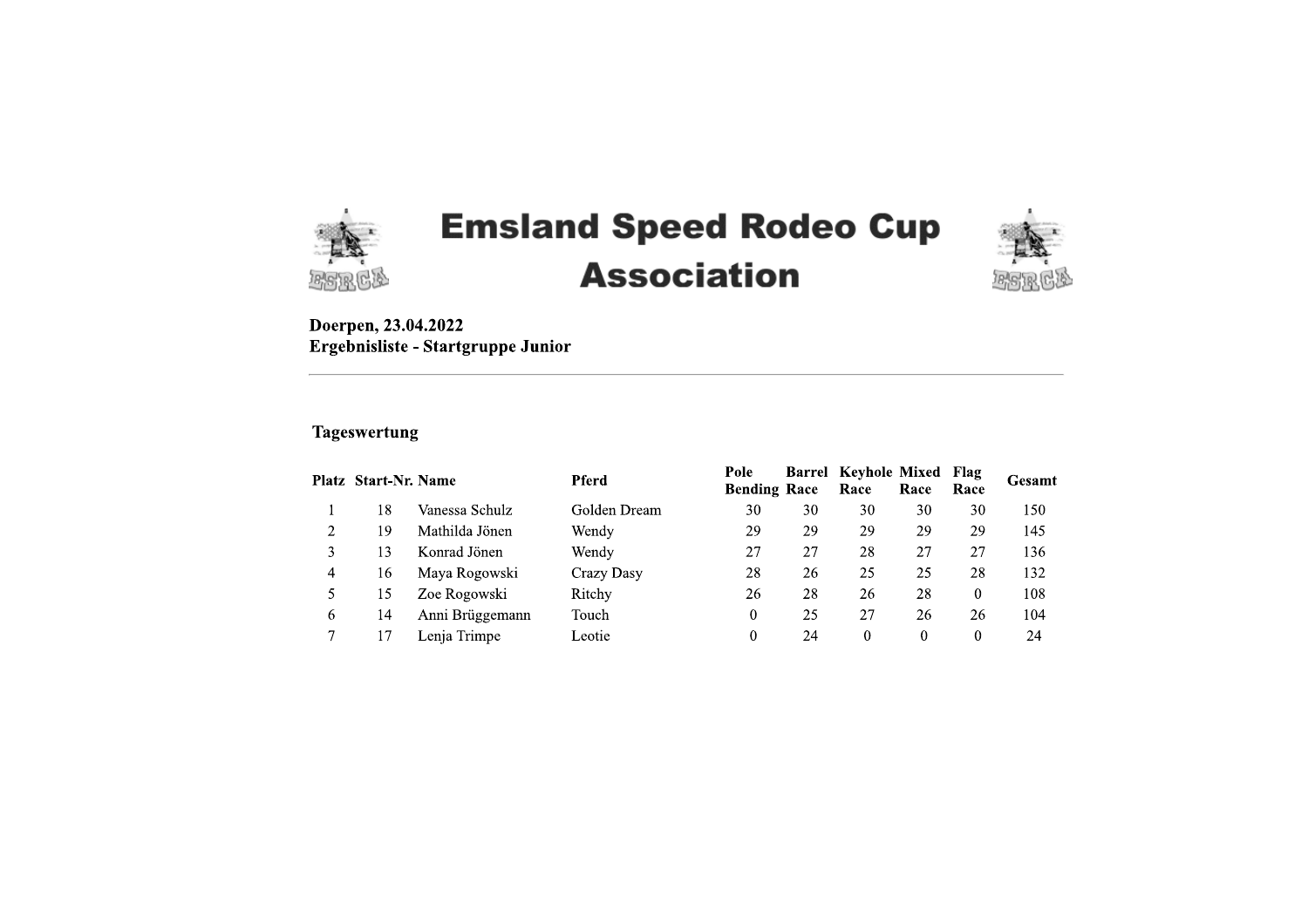|                         | <b>Pole Bending</b> |                 |              |        |           |            |                  |
|-------------------------|---------------------|-----------------|--------------|--------|-----------|------------|------------------|
| <b>Platz</b>            | Start-<br>Nr.       | Name            | <b>Pferd</b> | Zeit   | Strafsek. | Gesamtzeit | <b>Punkte</b>    |
|                         | 18                  | Vanessa Schulz  | Golden Dream | 22.31  |           | 22.31      | 30               |
| $\overline{c}$          | 19                  | Mathilda Jönen  | Wendy        | 27.06  |           | 27.06      | 29               |
| 3                       | 16                  | Maya Rogowski   | Crazy Dasy   | 34.14  |           | 34.14      | 28               |
| 4                       | 13                  | Konrad Jönen    | Wendy        | 39.01  |           | 39.01      | 27               |
| 5                       | 15                  | Zoe Rogowski    | Ritchy       | 46.40  |           | 46.40      | 26               |
| 6                       | 14                  | Anni Brüggemann | Touch        | 999.00 |           | 999.00     | $\boldsymbol{0}$ |
| 6                       | 17                  | Lenja Trimpe    | Leotie       | 999.00 |           | 999.00     | $\boldsymbol{0}$ |
|                         | <b>Barrel Race</b>  |                 |              |        |           |            |                  |
| <b>Platz</b>            | Start-<br>Nr.       | Name            | Pferd        | Zeit   | Strafsek. | Gesamtzeit | Punkte           |
|                         | 18                  | Vanessa Schulz  | Golden Dream | 19.06  |           | 19.06      | 30               |
| $\overline{c}$          | 19                  | Mathilda Jönen  | Wendy        | 19.38  |           | 19.38      | 29               |
| 3                       | 15                  | Zoe Rogowski    | Ritchy       | 22.59  |           | 22.59      | 28               |
| $\overline{\mathbf{4}}$ | 13                  | Konrad Jönen    | Wendy        | 28.04  |           | 28.04      | 27               |
| 5                       | 16                  | Maya Rogowski   | Crazy Dasy   | 28.37  |           | 28.37      | 26               |
|                         |                     |                 |              |        |           |            |                  |

| 3<br>$\overline{4}$<br>5<br>6 | 16<br>13<br>15<br>14 | Mathilda Jönen<br>Maya Rogowski<br>Konrad Jönen<br>Zoe Rogowski<br>Anni Brüggemann | Wendy<br>Crazy Dasy<br>Wendy<br>Ritchy<br>Touch | 27.06<br>34.14<br>39.01<br>46.40<br>999.00 |           | 27.06<br>34.14<br>39.01<br>46.40<br>999.00 | $28\,$<br>27<br>$26\,$<br>$\bf{0}$ |
|-------------------------------|----------------------|------------------------------------------------------------------------------------|-------------------------------------------------|--------------------------------------------|-----------|--------------------------------------------|------------------------------------|
| 6                             | 17                   | Lenja Trimpe                                                                       | Leotie                                          | 999.00                                     |           | 999.00                                     | $\boldsymbol{0}$                   |
|                               | <b>Barrel Race</b>   |                                                                                    |                                                 |                                            |           |                                            |                                    |
| <b>Platz</b>                  | Start-<br>Nr.        | Name                                                                               | Pferd                                           | Zeit                                       | Strafsek. | Gesamtzeit                                 | Punkte                             |
| $\mathbf{1}$                  | 18                   | Vanessa Schulz                                                                     | Golden Dream                                    | 19.06                                      |           | 19.06                                      | 30                                 |
| $\mathbf{2}$                  | 19                   | Mathilda Jönen                                                                     | Wendy                                           | 19.38                                      |           | 19.38                                      | 29                                 |
| 3                             | 15                   | Zoe Rogowski                                                                       | Ritchy                                          | 22.59                                      |           | 22.59                                      | $28\,$                             |
| 4                             | 13                   | Konrad Jönen                                                                       | Wendy                                           | 28.04                                      |           | 28.04                                      | 27                                 |
| 5                             | 16                   | Maya Rogowski                                                                      | Crazy Dasy                                      | 28.37                                      |           | 28.37                                      | 26                                 |
|                               | 14                   | Anni Brüggemann                                                                    | Touch                                           | 32.69                                      | 5.00      | 37.69                                      | 25                                 |
| 6                             |                      |                                                                                    |                                                 |                                            |           | 66.70                                      | 24                                 |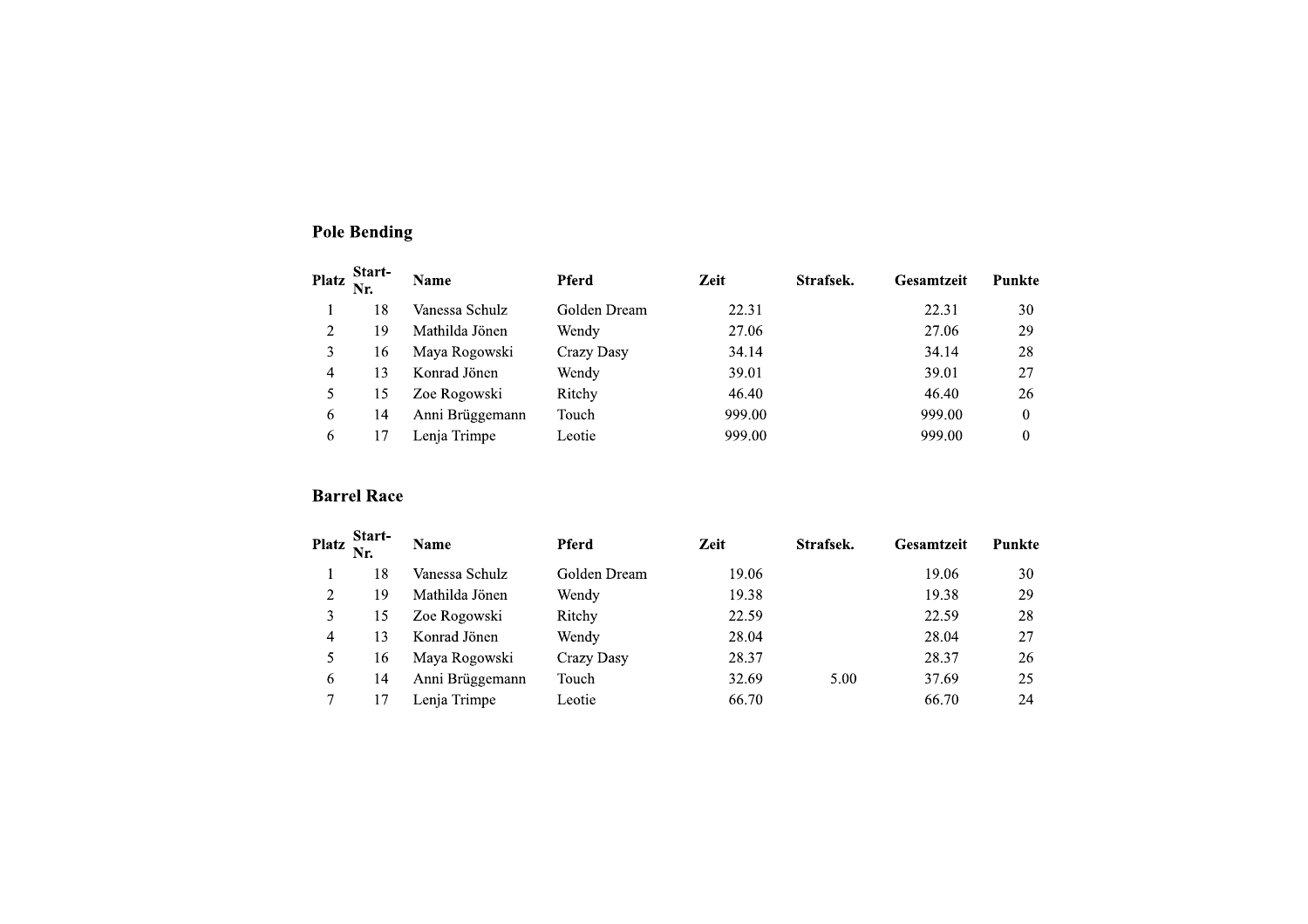# **Keyhole Race**

| <b>Platz</b> | Start-<br>Nr. | Name            | <b>Pferd</b> | Zeit   | Strafsek. | <b>Gesamtzeit</b> | Punkte |
|--------------|---------------|-----------------|--------------|--------|-----------|-------------------|--------|
|              | 18            | Vanessa Schulz  | Golden Dream | 7.94   |           | 7.94              | 30     |
| 2            | 19            | Mathilda Jönen  | Wendy        | 9.77   |           | 9.77              | 29     |
|              | 13            | Konrad Jönen    | Wendy        | 13.99  |           | 13.99             | 28     |
| 4            | 14            | Anni Brüggemann | Touch        | 17.20  |           | 17.20             | 27     |
|              | 15            | Zoe Rogowski    | Ritchy       | 20.35  |           | 20.35             | 26     |
| 6            | 16            | Maya Rogowski   | Crazy Dasy   | 24.61  |           | 24.61             | 25     |
|              |               | Lenja Trimpe    | Leotie       | 999.00 |           | 999.00            | 0      |